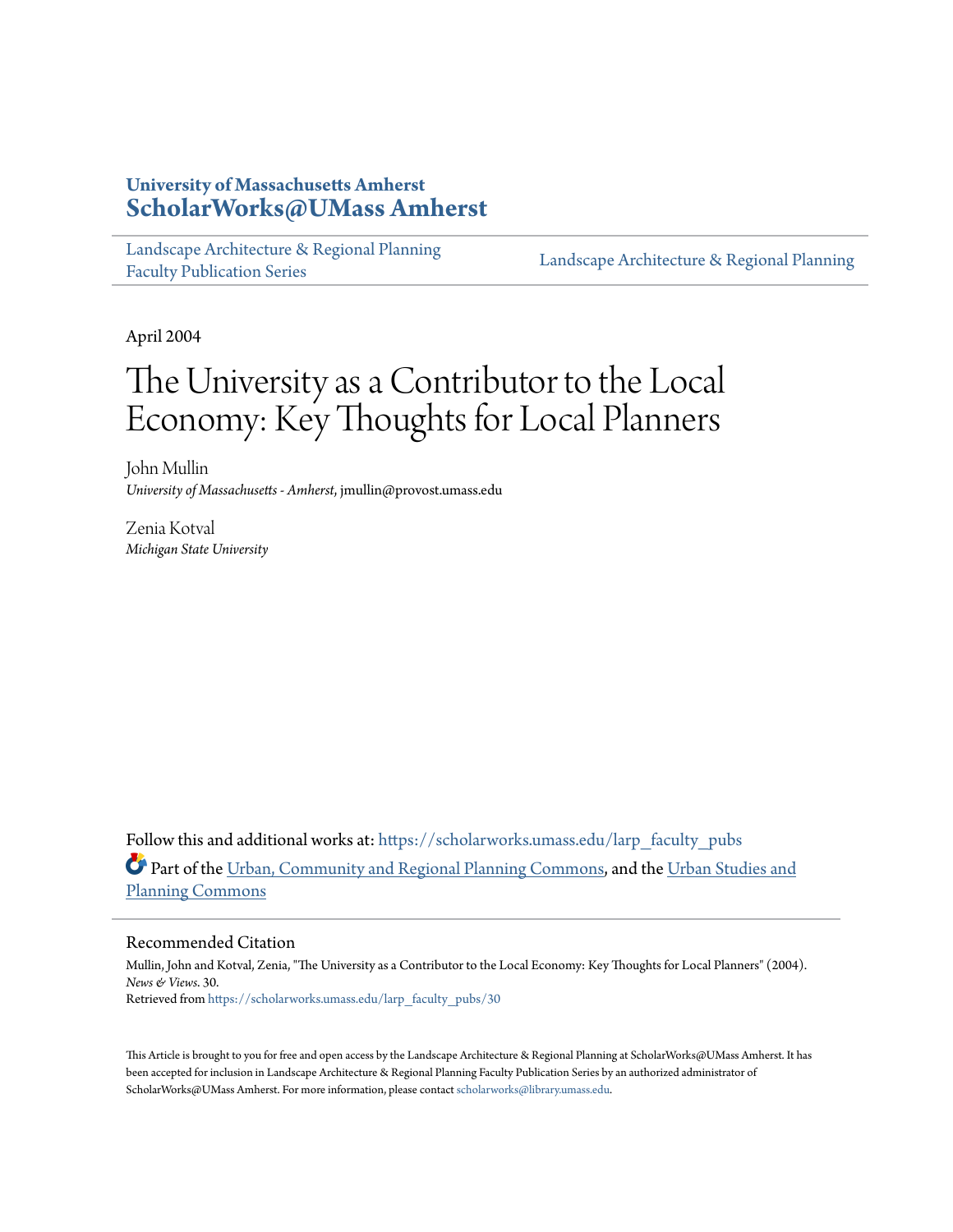# **The University as a Contributor to the Local Economy: Key Thoughts for Local Planners**

*by John R. Mullin, Ph.D. and Zenia Kotval, Ph.D.*

s we move into the twenty-first century, economic development officials are increasingly attempting to find new ways to "jump start" s we move into the twenty-first century, eco<br>
omic development officials are increasingly<br>
attempting to find new ways to "jump start"<br>
their local economies. Traditionally, this has involved, among others, finding appropriate land, ensuring there is adequate infrastructure, helping to train the local workforce, bringing financial institutions on board and assisting local entrepreneurs to bring their ideas to the market place. More recently, it has been also oriented toward ensuring that human capital is being invested into the community such that the local schools, recreation facilities, cultural attractions and public safety systems are all first rate. What has been too frequently undisplayed and understated in this mix is the role of universities, colleges and community colleges in the local economy. It can be extremely powerful and beneficial when combined with the activities noted above.

This article represents a concise contribution toward coming to an understanding of how these institutions can help at the local level. It's based on our experiences as faculty and administrators at five different universities across North America and, as well, as practicing economic development consultants in more than 40 communities where institutions of higher teaching have been located. We hope it is informative and helpful to you. Here are our thoughts.

#### **Key Points**

#### **1. It's important to understand the mission of the colleges in your jurisdiction and nearby communities.**

Not all institutions are the same. Private Universities such as Stanford, MIT and Duke have worldly aspirations; Land Grant institutions are more apt to provide outreach services to their respective states; private colleges such as Colgate, Dartmouth and Amherst will tend to be cloistered, while community colleges will have a sub-state, regional focus. How these institutions perceive themselves represents a critical starting point in gaining their help.

#### **2. It is important that economic development specialists either participate in or have a firm**

#### **understanding of the institution's Master Plan.**

We have worked in two communities where two of the most highly regarded private colleges in the land have had a policy of not sharing their plans with the local communities. And yet, both are expanding, adding dormitories, classrooms, theatres and recreation facilities. All of these have an impact on the future of the community.

We have worked in others where the city requires the University to prepare and submit its Master Plan for approval by the City Council: they cannot build anywhere without such approval.

Above all, it's important to be "at the table": We have participated in a recent re-zoning project in Middletown, Connecticut where, because of the leadership of Wesleyan College staff, a very contentious set of issues were resolved without great difficulty. On the other hand, news of an expanding stadium at Boston College and an Arts Center at Williams led to considerable dispute.

#### **3. Higher institutions need the community as much as the community needs them.**

We know many universities and colleges that have become quite concerned that they are losing "market share" because of quality of life issues. Admissions staffs tell us that parents and potential students will come to the campus and be most impressed with the faculty and the beauty of the campus. And yet, outside of campus, the community looks depressed or has few attractions. Mount Holyoke College, realizing there was no town center nearby, worked with its host town, South Hadley, to create such a center. Designed by the renowned architect Graham Gund, this center now houses restaurants, bars, bookstores, grocery stores and the like. Both Amherst College and Wesleyan invested in downtown hotels to improve their quality of life.

It should also be pointed out that, in order to hire an outstanding faculty member, an institution must ensure that the "trailing spouse" also can have professional job opportunities. If the area is depressed and the campus is isolated from the surrounding community,

(*continued next page*)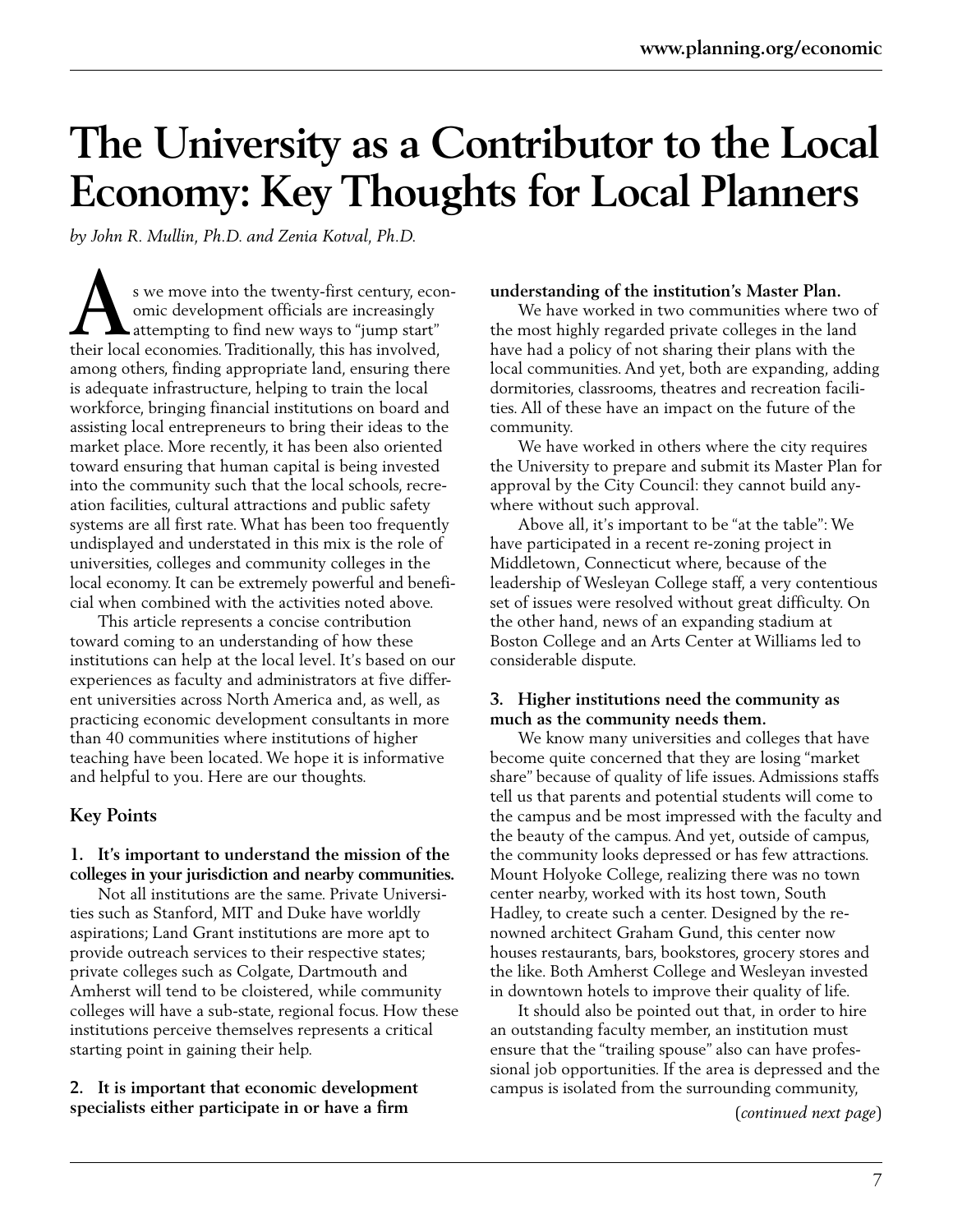*UNIVERSITY, CONT. FROM P. 7*

then the chances of attracting this desired faculty member may be slim. Williams college, in North Berkshire, Massachusetts, was so concerned with the erosion of the economy that it became a critical participant in revitalization efforts.

#### **4. All major universities are attracting affiliated think tanks to their borders: These can be tremendous economic boosts to an area and do not need to be on campus.**

Take a walk along a typical campus street: You will often see, in an old house, for example, the Institute for Popular Economics, the Center for Asian Studies or the Iowa Center for Social and Behavioral Research. All of these bring wages, jobs and sizzle to a community. They should be encouraged to be embedded in the community and placed as close to downtown as possible. There is a great opportunity here, for more and more universities are encouraging their faculty members to develop these centers. And, at times, these can be expanded into major businesses. We know of one faculty member, for example, who developed an idea at one of the University's think tanks, developed a spin-off company and is now the owner of the largest privately owned business in the town.



#### **5. Encourage campuses not to build shopping centers on campus.**

In fact, we once lived in a community where the "locals" referred to the local campus as "Idiot Hell." We know of others where loud, boisterous and rowdy students are not wanted in the downtown and police treat their activities with little sensitivity. In areas where the towns treat the students as foes, many campuses are endeavoring to provide for all student needs within their borders. These will include everything from bars to pharmacies, bookstores and department stores. While the net result is the students are out of downtown there is also a significant economic loss. Consider this: There is anecdotal evidence that each student at the University of Massachusetts (Amherst) campus spends approximately \$10.00 per day in the local economy. Given that the typical student spends about 200 days in the region and that there are approximately 25,000 students, the direct dollars involved is approximately \$50 million. Imagine if the University developed a shopping complex and entertainment center that would keep them on campus? The loss would be significant. Indeed, we can illustrate this with a case study involving St. Lawrence University in Canton, N.Y. The campus bookstore expanded and expanded until it became the largest store in town. Whereas the University marketed its products to the students and they left campus about the 15th of December for the holidays, all goods went on sale in the middle of the shopping season. The townspeople flocked to the campus store, local businesses suffered and the business community was quite upset. Clearly, rowdy behavior must be controlled. Just as clearly, students must be welcomed.

We need to make several other points here. First, while students have spending money, they do not make capital improvements.They do not buy housing, automobiles or furniture (other than at flea markets). Nor do they use legal, financial or other professional services. In this sense, they skew the typical market place. Planners need to be aware of this. Secondly, while students increasingly have cars, large percentages do not. Therefore, mass transit is important. We have seen mass transit as simple as virtual rickshaws at Arizona State University or as sophisticated as the Five College System in the Five College Area of Massachusetts (covering Smith College, Amherst College, Hampshire College, Mount Holyoke College and the University of Massachusetts), the fact remains that mass transit counts. Thirdly, downtown merchants must recognize that the campus population is typically quite different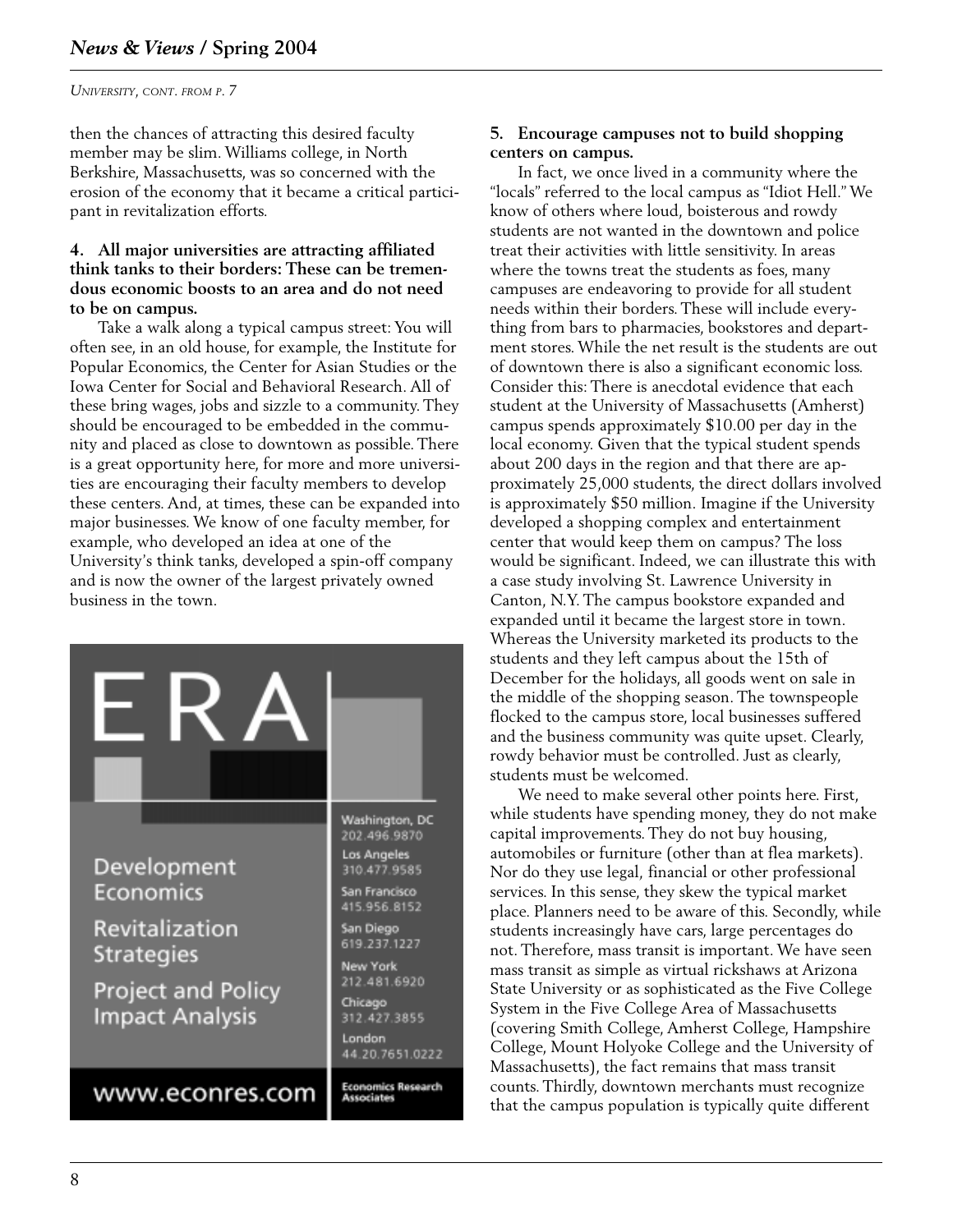from the "real people" who live in town. Campuses encourage diverse, "different" people. So many of our rural campuses have minimal experience with the counterculture that it drives a healthy market awry. What happens when a purple haired, ring pierced, all black dressed, minority enters into a shop where the typical purchaser of goods is a suburban white woman? We know from our surveys that the students, too often, feel unwelcome. And yet, they are part of the community and they have money. We know that many of the students are arrogant, self-centered, sophomoric and independent.Yet, they need to be, alas, tolerated. Finally, we need to remember that student time is different from typical shoppers. When is the last time that a downtown merchant has seen a student at his/

her door at the opening time in the morning? Stated alternatively, merchants must be open when the students shop: Later is better!

#### **6. Colleges are increasingly becoming anchors in outmoded structures.**

Up to the moment, at least, Colleges have been less concerned with the expense of building than the private sector. Moreover, they tend to build their structures for a longer time then the business community. For this reason, they may

be candidates for taking on the revitalization of old structures. We can illustrate this with three examples. In Springfield, Massachusetts, Springfield Technology Community College (STCC) took over virtually all of the space and campus formerly occupied by the former Springfield Armory and later the Digital Equipment Corporation. Over time, it rehabilitated the buildings for campus use, a college sponsored incubator and stimulated the creation of a national historic site. All three activities are prospering. In fact, STCC is a recent award winner for its outstanding accomplishments from the United States Economic Development Agency. In Manchester, New Hampshire, the University of New Hampshire now occupies one of the famed mill structures that once belonged to the Amoskeag Corporation while in Malone, NY, the North County Community College occupies one of the town's old mills. In all three instances, the importance of these institutions to the local economy has been profound.

*While students have spending money, they do not make capital improvements. They do not buy housing, automobiles or furniture (other than at flea markets). Nor do they use legal, financial or other professional services. In this sense, they skew the typical market place.*

#### **7. Downtowns make great sites for extension and night school activities.**

Every downtown, in order to succeed, must expand its hours of operation. In fact, we endeavor to create downtown plans that emphasize sixteen hours of operation. A cornerstone of this effect is to maximize evening activity. One such option is to bring extension and night school students into a campus branch center to the Downtown. These students spend money downtown and help to increase street traffic that adds to local color. We have noted this in Providence where the University of Rhode Island operates an extension center in the middle of the City's emerging entertainment district and in Greenfield, Massachusetts where hundreds of students per week use the Greenfield

> Community College campus, located in the middle of the shopping district.

#### **8. The market for hotels is different in college towns.**

A typical hotel attracts its customers over four nights (Monday, Tuesday, Wednesday and Thursday). Hotels in college communities typically attract their customers on Thursdays, Fridays and Saturdays. Thus, hotels in college communities need to make their money in one day less than average. To insure that

this happens, the college, town and hotelier need to partner to work together such that schedules favor the market place. Such events/activities as homecomings, commencements, summer camps and the "great college tour" are coordinated. A given note on the "great college tour": We have increasingly noted a new American "bonding" experience: Parents are increasingly packing up the SUV's and visiting five to six colleges to determine the best fit for their offspring. The payoffs from these visits can be enormous: We know one college where 7000 visits were made but no hotels were nearby. A given note: When we pointed out these numbers to the college, they quickly invested in a local hotel that matched the character of its campus: It has been a tremendous success. Clearly, there are opportunities here.

**9. College icons and symbolism are important.** If one looks around the community on a Saturday (*continued next page*)